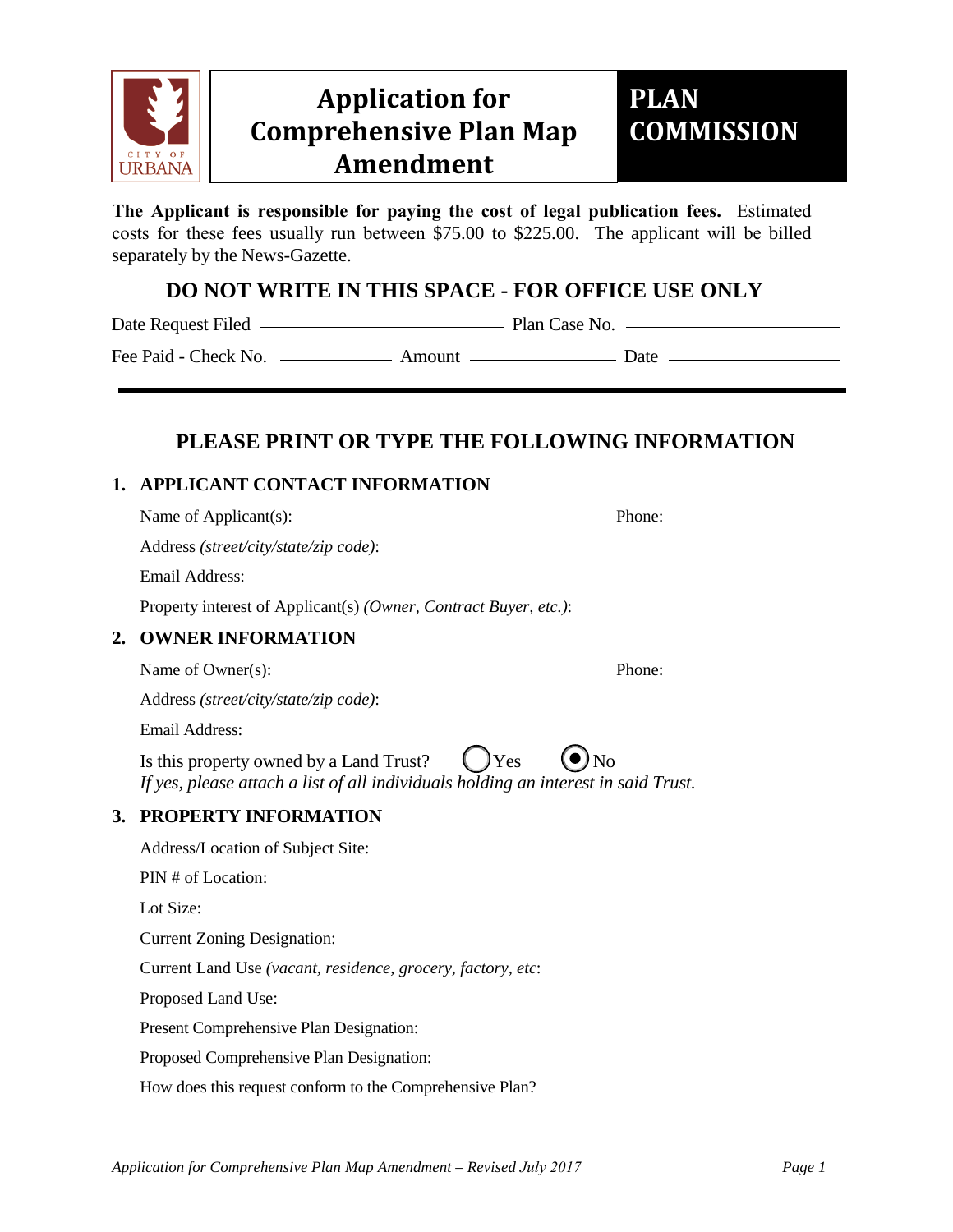#### Legal Description:

#### **4. CONSULTANT INFORMATION**

|    | Name of Architect(s):                                  | Phone: |  |
|----|--------------------------------------------------------|--------|--|
|    | Address (street/city/state/zip code):                  |        |  |
|    | Email Address:                                         |        |  |
|    | Name of Engineers(s):                                  | Phone: |  |
|    | Address (street/city/state/zip code):                  |        |  |
|    | Email Address:                                         |        |  |
|    | Name of Surveyor(s):                                   | Phone: |  |
|    | Address (street/city/state/zip code):                  |        |  |
|    | Email Address:                                         |        |  |
|    | <b>Name of Professional Site Planner(s):</b>           | Phone: |  |
|    | Address (street/city/state/zip code):                  |        |  |
|    | Email Address:                                         |        |  |
|    | Name of Attorney(s):                                   | Phone: |  |
|    | Address (street/city/state/zip code):                  |        |  |
|    | Email Address:                                         |        |  |
| 5. | PROPOSED COMPREHENSIVE PLAN MAP AMENDMENT              |        |  |
|    | Portion(s) of Comprehensive Plan affected by petition: |        |  |

| Change $#1$ : Map - | Page - |
|---------------------|--------|
| Change $#2$ : Map - | Page - |
| Change #3: Map -    | Page - |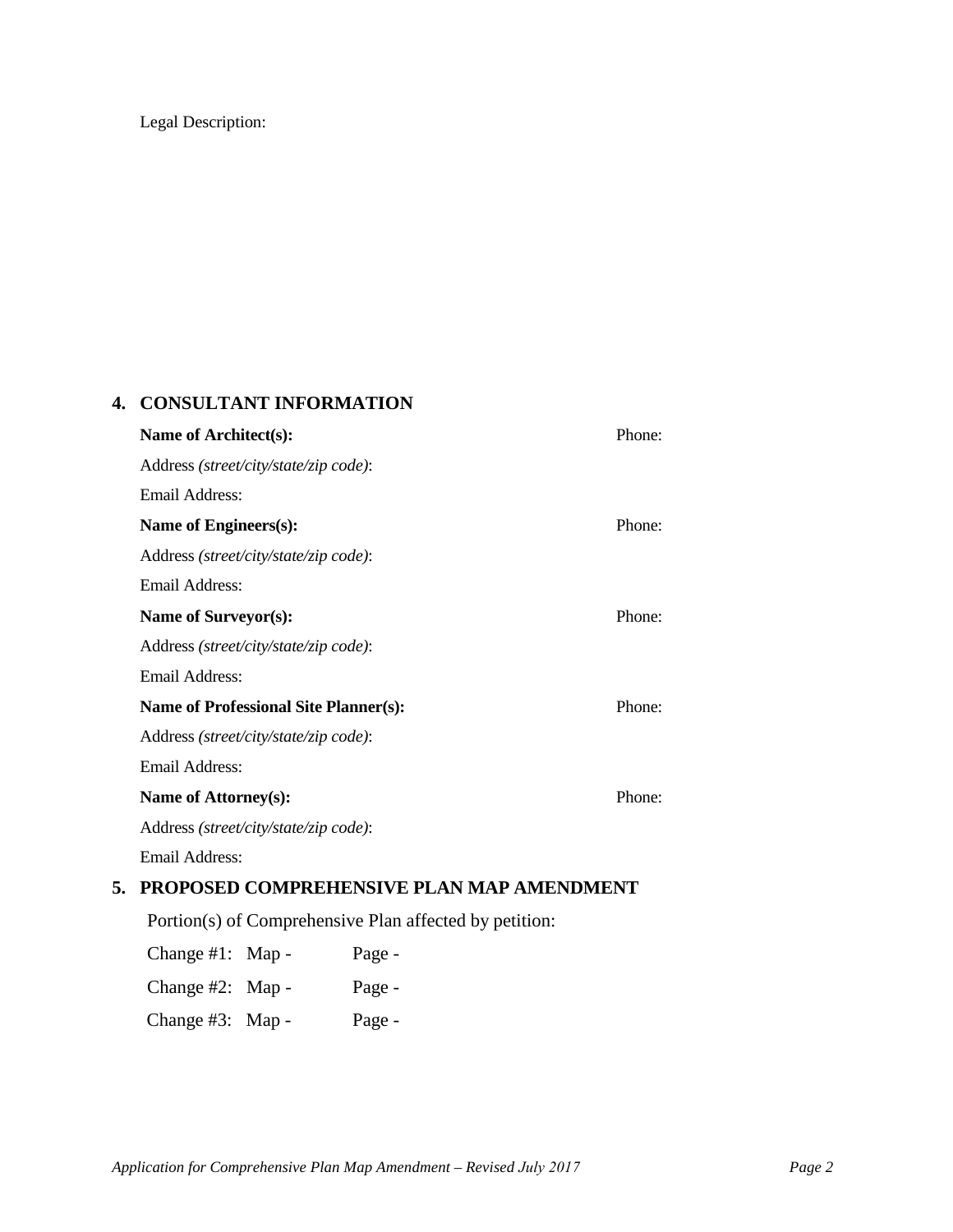Why is this Comprehensive Plan amendment needed? (What are the implications on the City of the proposed amendment?

What error in the existing Comprehensive Plan would be corrected by the proposed Amendment?

What changed or changing conditions warrant the approval of this Amendment?

What other circumstances justify the Amendment?

Time schedule for development *(if applicable)*

Additional exhibits submitted by the applicant

*NOTE: If additional space is needed to accurately answer any question, please attach extra pages to the application.*